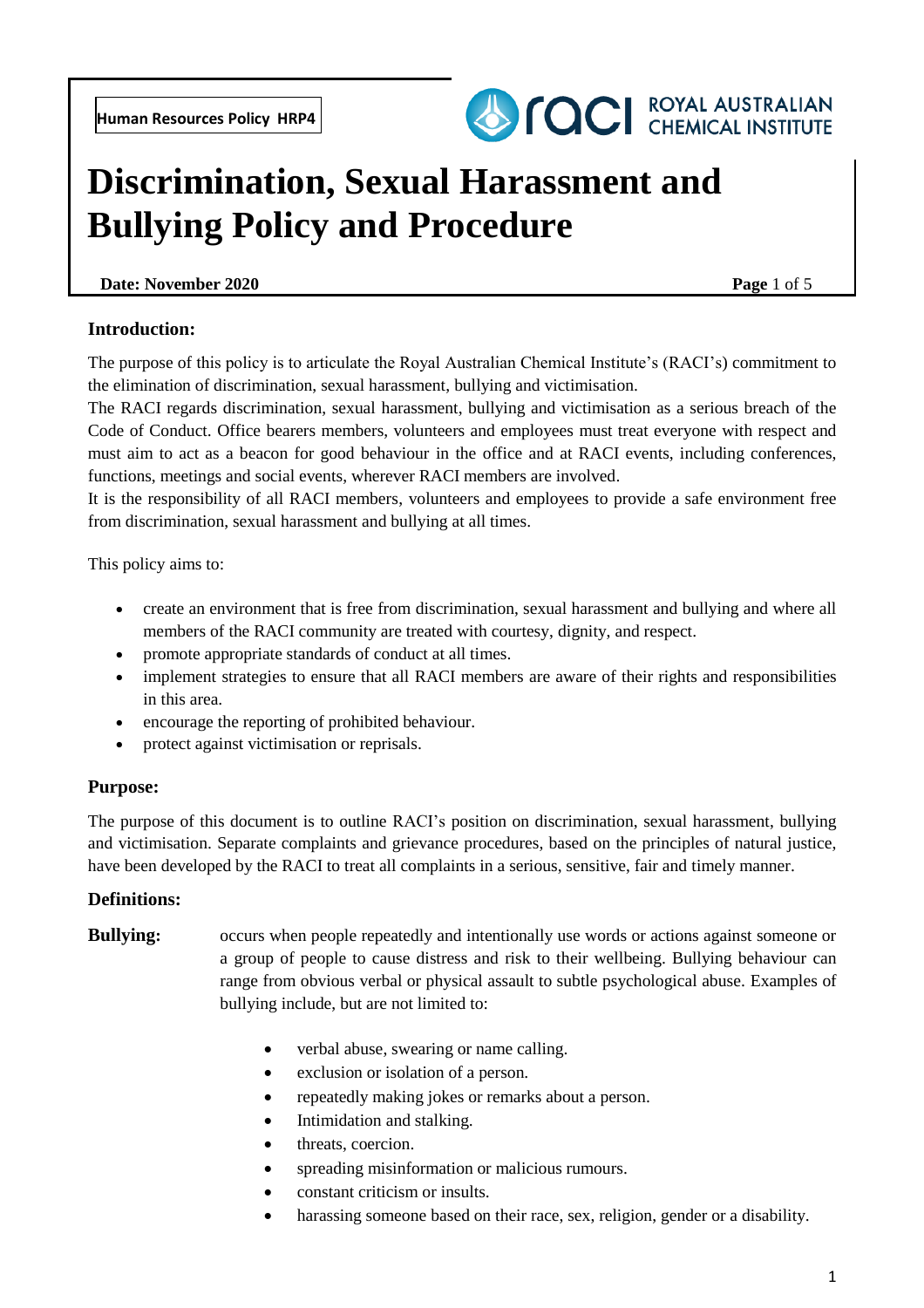- giving nasty looks, making rude gestures, being rude or impolite, and constant negative teasing
- deliberately withholding information critical for a person's work.
- intentionally and repeatedly hurting someone physically

Bullying does not include reasonable management action carried out in a reasonable manner. These may include:

- reasonable management decisions, discussions, or actions (including performance counselling and managing underperformance).
- setting reasonable work goals and standards.
- reasonable supervision and performance of other genuine work-based responsibilities.
- disciplinary action.
- management instruction, directions and requirements that control the way work is done (for example, allocating work).
- differences of opinion.
- reasonable behaviour that does not break any law.
- legitimate restructuring or re-organising of a business or work.

**Complainant:** A person who, individually or in conjunction with others, make(s) a complaint under the RACI's Discrimination, Sexual Harassment and Bullying Policy.

**Discrimination:** There are two forms of discrimination:

**Direct discrimination** occurs when people are treated less favourably because they belong to a particular group or category of people or because of certain personal characteristics. It also includes treating someone unfairly because of a stereotype about the particular group or category of people. The following attributes are protected under anti-discrimination legislation:

- age
- criminal record
- impairment, mental, intellectual, psychiatric and physical disability
- marital status
- medical record
- pregnancy or potential pregnancy and breast feeding
- nationality
- political opinion
- race, colour, nationality, national extraction
- social origin
- religion
- $\bullet$  sex
- sexual orientation
- trade union activity

**Indirect discrimination** exists when there is a requirement (a rule, policy, practice or procedure) that is the same for everyone, but which has an unequal or disproportionate effect or result on particular groups. Unless this type of requirement is reasonable in all the circumstances, it is likely to be indirect discrimination.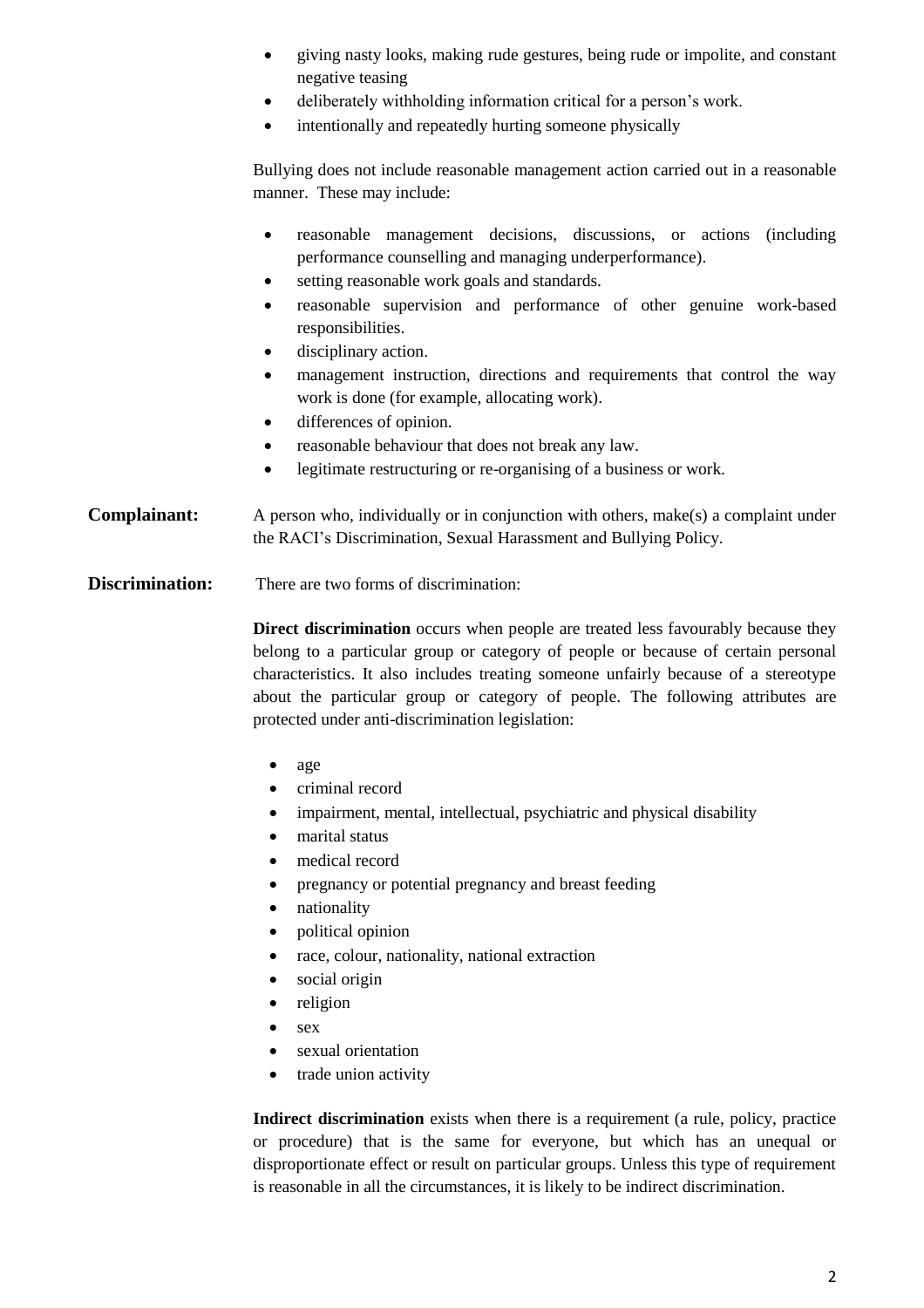It is understood that discrimination does not always imply intent or malice but can be a consequence of unconscious biases.

Indirect discrimination is unlawful if the discrimination is based on certain attributes protected by law, such as a person's race, sex, pregnancy, marital or relationship status, breastfeeding, age, disability, sexual orientation, gender identity or intersex status. Some limited exceptions and exemptions apply.

Indirect discrimination is not unlawful when the rule or policy is reasonable, having regard to the circumstances of the case.

**Respondent:** A RACI member, volunteer or employee against whom a complaint has been made under the RACI's Discrimination, Sexual Harassment and Bullying Policy.

**Sexual harassment** Sexual harassment is unwelcome conduct of a sexual nature which makes a person feel offended, humiliated and/or intimidated, and where that reaction is reasonable in the circumstances. Examples of sexual harassment include, but are not limited to:

- staring or leering.
- unnecessary familiarity, such as deliberately brushing up against a person or unwelcome touching.
- Suggestive, crude and sexual comments, innuendo or jokes and general sexual banter.
- insults or taunts of a sexual nature.
- intrusive questions or statements about a person's private life.
- displaying posters, magazines, internet sites or screen savers of a sexual nature.
- sending sexually explicit emails or text messages.
- inappropriate advances on social networking sites.
- accessing sexually explicit internet sites.
- requests for sexual acts.
- unwanted, repeated requests to socialise.
- behaviour that may also be considered to be an offence under criminal law, such as physical assault, indecent exposure, sexual assault, stalking or obscene communications.

Behaviour that is based on mutual attraction, friendship and respect is not sexual harassment.

## **Victimisation** Victimisation means subjecting or threatening to subject someone to some form of detriment in the context of this policy. It is against the law to subject a person to detriment or threaten to subject a person to detriment because they have:

- asserted their rights under anti-discrimination law.
- Made, or propose to make a complaint of discrimination or harassment.
- helped someone else make a complaint of discrimination of harassment.
- made an allegation that a person has acted unlawfully under anti-discrimination laws
- provided information or documents to an internal investigation or an external agency
- attended a conciliation conference.
- refused to do something because it would be discrimination, sexual harassment, bullying or victimisation.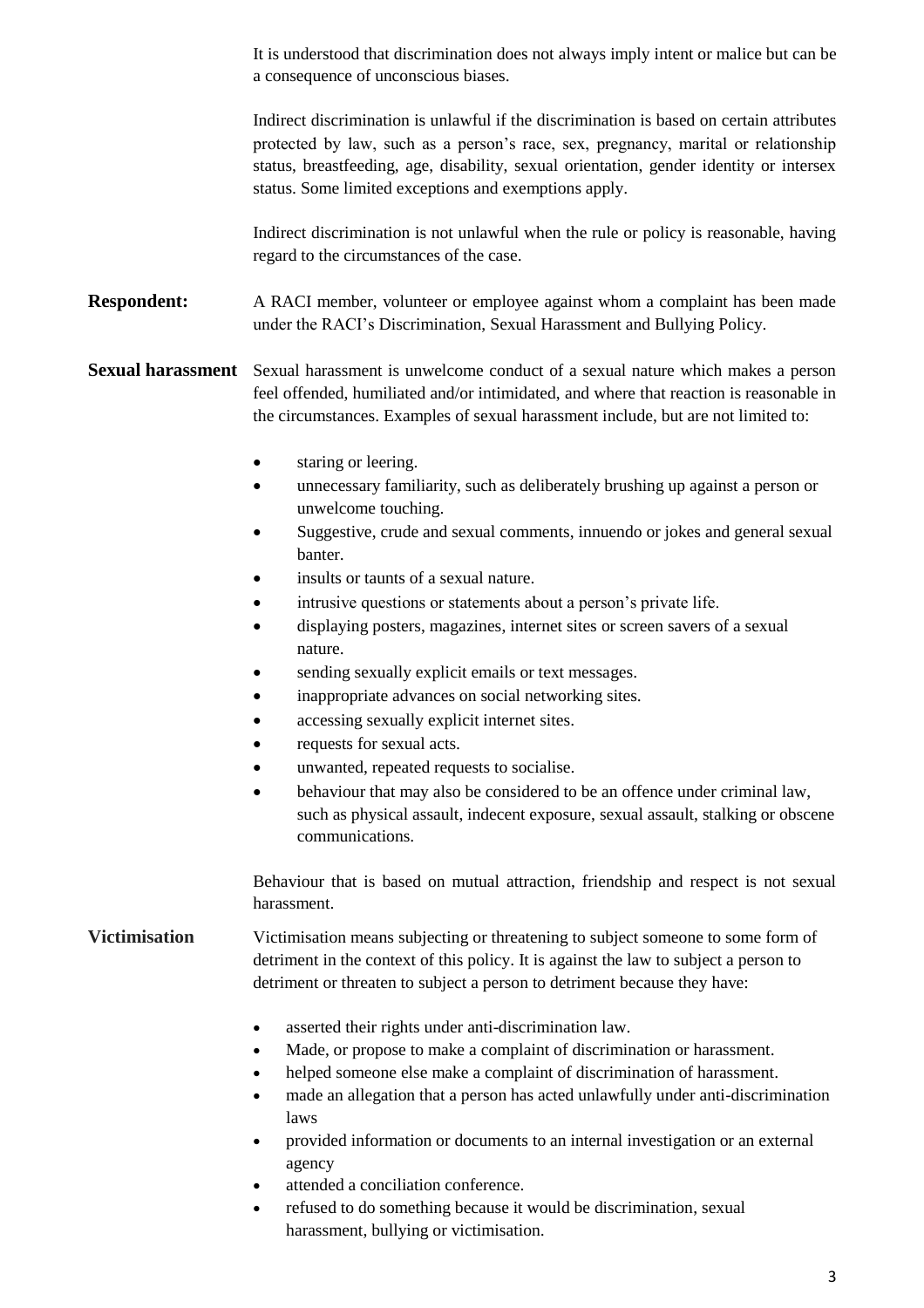# **Policy**

The Royal Australian Chemical Institute will not tolerate discrimination, sexual harassment, bullying or victimisation under any circumstances. Responsibility lies with every employee, volunteer and member to provide an environment free from discrimination, sexual harassment, bullying and victimisation.

This policy applies to conduct that takes place at events, including, but not limited to conferences, functions, meetings and social events, where RACI members, employees or volunteers are involved.

No employee, volunteer or member at any level should subject any other employee, volunteer, member, contractor or visitor to any form of discrimination, sexual harassment, bullying or victimisation.

# **Procedure**

- 1. The Royal Australian Chemical Institute strongly encourages any person who feels they have been discriminated against, sexually harassed or bullied, or who has witnessed such behaviour, to take immediate action. Where possible, the person should also keep a confidential record in a safe place of times, dates, places and details of any offending behaviour, as well as the names of the person(s) who have allegedly behaved in contravention of this policy and any witnesses.
- 2. If the person feels comfortable in doing so, the issue can be raised with the person(s) who have allegedly behaved in contravention of this policy directly with a view to resolving the issue by discussion. The employee, volunteer or member should identify the discriminatory, harassing or bullying behaviour, explain that the behaviour is unwelcome and offensive, and ask that the behaviour stops.
- 3. However, given the seriousness of discrimination, sexual harassment and bullying, the RACI recommends that this discussion happens in consultation with the relevant manager, CEO or another RACI office bearer or member.
- 4. Alternatively, or in addition, the behaviour may be reported using the RACI complaints form available on the website. Once a report is made the RACI will determine how the report should be dealt with in accordance with its obligations, policies and procedures.
- 5. Any reports of discrimination, sexual harassment or bullying will be treated seriously and promptly with sensitivity and impartiality. Such reports will be treated as completely confidential but the respondent must be notified under the rules of natural justice. The RACI will protect all those involved in the process from victimisation. Complaints will be investigated in accordance with the RACI's Complaint Resolution procedure.
- 6. Complainants have the right to have support or representation throughout the process, and the option to discontinue a complaint at any stage of the process.
- 7. The respondent also has the right to have support or representation during any investigation, as well as the right to respond fully to any formal allegations made. There will be no presumptions of guilt and no determination made until a full investigation in accordance with RACI policies and procedures has been completed.
- 8. No employee, volunteer or member will be treated unfairly as a result of rejecting unwanted advances and making any complaint or report under this policy.
- 9. Disciplinary action will be taken against anyone who victimises or retaliates against a person who has complained of discrimination, sexual harassment or bullying, or against any person who has been named as a respondent.

All complainants have the right to seek the assistance of the relevant tribunal to assist them in the resolution of any concerns.

| Policy number      | HRP 1              | Version               | Ver 1         |
|--------------------|--------------------|-----------------------|---------------|
| Drafted by         | Board              | Approved by Board on  | 20/12/2020    |
| Responsible person | <b>Board Chair</b> | Scheduled review date | November 2021 |